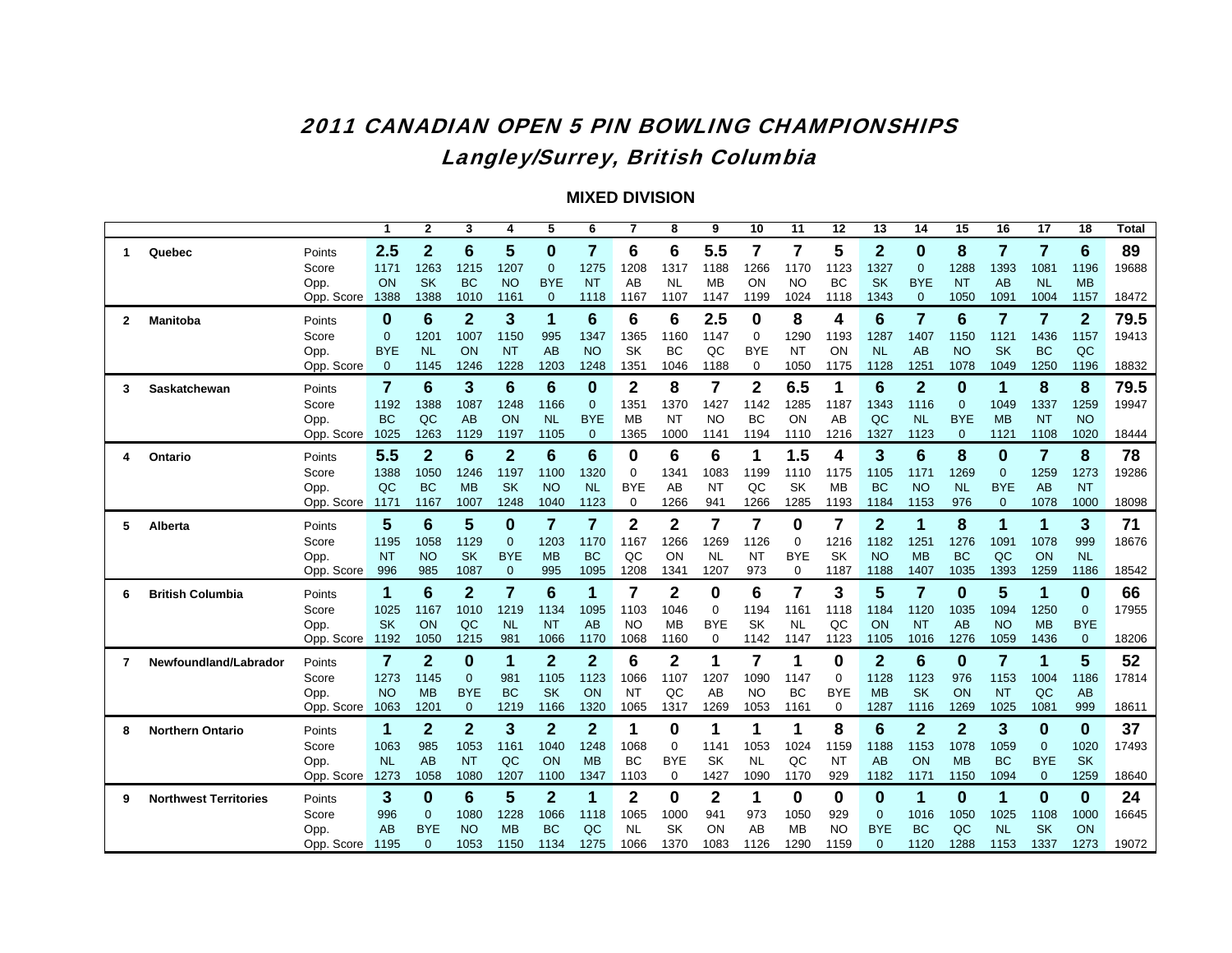## Langley/Surrey, British Columbia

| Alberta |                                     | 1              | $\mathbf{2}$   | 3              |                 | 5                        | 6                | 7              | 8              | 9              | 10              | 11             | 12             | 13             | 14             | 15              | 16             | 17                | 18                     | <b>Total</b>   |
|---------|-------------------------------------|----------------|----------------|----------------|-----------------|--------------------------|------------------|----------------|----------------|----------------|-----------------|----------------|----------------|----------------|----------------|-----------------|----------------|-------------------|------------------------|----------------|
|         | 341 Alyssa Madsen<br>Score          | 228            | 165            | 291            |                 | 219                      | 53               | 0              | 175            | 283            | 222             |                | 232            | 237            | 288            | 293             | 200            | 59                | 115                    | 3060           |
|         | HIGH: 293 Frames                    | 10             | 10             | 10             |                 | 10                       | $\overline{4}$   | $\Omega$       | 6              | 10             | 10 <sup>1</sup> |                | 10             | 10             | 10             | 10 <sup>1</sup> | 10             | $\overline{4}$    | 5                      | 129            |
|         | AVERAGE: 237.21 Points              | $\overline{0}$ | $\mathbf{1}$   | $\mathbf{1}$   |                 | $\overline{1}$           | $\mathbf{0}$     | $\Omega$       | $\mathbf 0$    | $\mathbf{1}$   | $\mathbf{1}$    |                | $\mathbf{1}$   | $\Omega$       | $\mathbf{0}$   | $\overline{1}$  | $\mathbf{0}$   | $\Omega$          | $\overline{1}$         | 8              |
|         | 342 Brittney Johnson-Olson<br>Score | 124            | 168            | 180            |                 | 116                      | 153              | 253            | 216            | 97             | 90              |                | 245            | 261            | 194            | 255             | 221            | 252               | 247                    | 3072           |
|         | HIGH: 261 Frames                    | $\overline{7}$ | 5              | 10             |                 | $\overline{7}$           | 6                | 10             | 10             | 6              | 3               |                | 10             | 10             | 10             | 10 <sup>1</sup> | 10             | 10 <sup>1</sup>   | 10                     | 134            |
|         | AVERAGE: 229.25 Points              | $\overline{0}$ | $\mathbf{0}$   | $\overline{0}$ |                 | $\overline{0}$           | $\Omega$         | $\Omega$       | $\mathbf 0$    | $\overline{1}$ | $\Omega$        |                | $\mathbf{1}$   | $\overline{1}$ | $\mathbf{0}$   | $\overline{1}$  | $\mathbf{1}$   | $\Omega$          | $\mathbf{1}$           | 6              |
| 343     | Score<br>Linda Raymond              | 221            | 161            | 208            |                 | 241                      | 232              | 211            | 298            | 211            | 220             |                | 273            | 239            | 251            | 247             | 58             | 102               | 156                    | 3329           |
|         | HIGH: 298 Frames                    | 10             | 10             | 10             |                 | 10                       | 10               | 10             | 10             | 10             | 10              |                | 10             | 10             | 10             | 10 <sup>°</sup> | $\overline{4}$ | 6                 | 10                     | 150            |
|         | AVERAGE: 221.93 Points              | $\mathbf{1}$   | $\Omega$       | $\mathbf{1}$   |                 | $\overline{1}$           | $\overline{1}$   | $\Omega$       | $\overline{1}$ | $\Omega$       | $\mathbf{1}$    |                | $\mathbf{1}$   | $\Omega$       | $\Omega$       | $\overline{1}$  | $\Omega$       | $\Omega$          | $\Omega$               | 8              |
| 344     | <b>Rich Weber</b><br>Score          | 380            | 68             | 204            |                 | 231                      | 177              | 248            | 271            | 280            | 207             |                | 226            | 86             | 103            | 255             | 245            | 213               | 220                    | 3414           |
|         | HIGH: 380 Frames                    | 10             | 5              | 6              |                 | 10                       | 10               | 10             | 10             | 10             | 10              |                | 10             | 5              | 5              | 10              | 10             | 10                | 10                     | 141            |
|         | AVERAGE: 242.13 Points              | $\overline{1}$ | $\Omega$       | $\Omega$       |                 | $\overline{1}$           | $\overline{1}$   | $\overline{1}$ | $\mathbf 0$    | $\mathbf{1}$   | $\mathbf{1}$    |                | $\Omega$       | $\Omega$       | $\Omega$       | $\overline{1}$  | $\Omega$       | $\Omega$          | $\mathbf{1}$           | 8              |
|         | 345 Tom Stevenson<br>Score          | 63             | 262            | 47             |                 | 86                       | 285              | 229            | 65             | 78             | 132             |                | $\Omega$       | 81             | 105            | $\Omega$        | 130            | 188               | 72                     | 1823           |
|         | HIGH: 285 Frames                    | 3              | 10             | 4              |                 | 3                        | 10               | 10             | $\overline{4}$ | $\overline{4}$ | $\overline{7}$  |                | 0              | 5              | 5              | $\mathbf{0}$    | 6              | 10                | 5                      | 86             |
|         | AVERAGE: 211.98 Points              | $\mathbf{0}$   | $\overline{1}$ | $\Omega$       |                 | $\Omega$                 | $\overline{1}$   | $\Omega$       | $\Omega$       | $\Omega$       | $\Omega$        |                | $\Omega$       | $\Omega$       | $\Omega$       | $\Omega$        | $\Omega$       | $\Omega$          | $\Omega$               | 2              |
| 346     | <b>Derek Home</b><br>Score          | 179            | 234            | 199            |                 | 310                      | 270              | 226            | 241            | 320            | 255             |                | 240            | 278            | 310            | 226             | 237            | 264               | 189                    | 3978           |
|         | HIGH: 320 Frames                    | 10             | 10             | 10             |                 | 10                       | 10               | 10             | 10             | 10             | 10              |                | 10             | 10             | 10             | 10 <sup>°</sup> | 10             | 10 <sup>10</sup>  | 10                     | 160            |
|         | AVERAGE: 248.63 Points              | $\Omega$       | $\mathbf{1}$   | $\Omega$       |                 | $\overline{1}$           | $\overline{1}$   | $\overline{1}$ | $\mathbf{1}$   | $\overline{1}$ | $\mathbf{1}$    |                | $\overline{1}$ | $\mathbf{1}$   | $\overline{1}$ | $\overline{1}$  | $\Omega$       | $\mathbf{1}$      | $\Omega$               | 12             |
|         | Score                               | 1195           | 1058           | 1129           | $\Omega$        | 1203                     | 1170             | 1167           | 1266           | 1269           | 1126            | $\Omega$       | 1216           | 1182           | 1251           | 1276            | 1091           | 1078              | 999                    | 18676          |
|         | HIGH: 1276 Points                   | 5              | 6              | 5              | $\bf{0}$        | $\overline{\phantom{a}}$ | $\overline{7}$   | $\mathbf{2}$   | $\mathbf{2}$   | $\overline{7}$ | $\overline{7}$  | $\bf{0}$       | $\overline{7}$ | $\overline{2}$ | $\mathbf{1}$   | 8               | $\mathbf{1}$   | $\mathbf{1}$      | 3                      | 71             |
|         | <b>AVERAGE: 233.45 Opp</b>          | <b>NT</b>      | <b>NO</b>      | SK             | <b>BYE</b>      | <b>MB</b>                | <b>BC</b>        | QC             | ON             | <b>NL</b>      | <b>NT</b>       | <b>BYE</b>     | SK             | <b>NO</b>      | <b>MB</b>      | <b>BC</b>       | QC             | ON                | <b>NL</b>              |                |
|         | 340 Debbie Boswell<br>Opp Score     | 996            | 985            | 1087           | $\Omega$        | 995                      | 1095             | 1208           | 1341           | 1207           | 973             | $\Omega$       | 1187           | 1188           | 1407           | 1035            | 1393           | 1259              | 1186                   | 18542          |
|         |                                     |                |                |                |                 |                          |                  |                |                |                |                 |                |                |                |                |                 |                |                   |                        |                |
|         |                                     |                |                |                |                 |                          |                  |                |                |                |                 |                |                |                |                |                 |                |                   |                        |                |
|         | <b>British Columbia</b>             | 1              | $\mathbf{2}$   | 3              | 4               | 5                        | 6                | $\overline{7}$ | 8              | 9              | 10              | 11             | 12             | 13             | 14             | 15              | 16             | 17                | 18                     | <b>Total</b>   |
|         | 241 Charmaine Loff<br>Score         | 208            | 196            | 61             | 221             | 139                      | $\Omega$         | 182            | 98             |                | 259             | 189            | 188            | 57             | 191            | $\Omega$        | 47             | 78                |                        | 2114           |
|         | HIGH: 259 Frames                    | 10             | 10             | 5              | 10              | 8                        | $\Omega$         | 10             | $\overline{4}$ |                | 10              | 10             | 10             | $\overline{4}$ | 10             | $\mathbf{0}$    | $\mathbf{3}$   | 5                 |                        | 109            |
|         | AVERAGE: 193.94 Points              | $\mathbf{1}$   | $\mathbf{0}$   | $\overline{0}$ | $\overline{1}$  | $\mathbf{0}$             | $\mathbf{0}$     | $\mathbf{1}$   | 0              |                | $\mathbf 1$     | 0              | $\mathbf{1}$   | $\mathbf{0}$   | $\overline{1}$ | $\mathbf{0}$    | $\mathbf{0}$   | $\overline{0}$    |                        | 6              |
|         | 242 Debbie Neff<br>Score            | 36             | 69             | 148            | $\Omega$        | 20                       | 168              | $\Omega$       | 93             |                | $\Omega$        | $\Omega$       | $\Omega$       | 193            | 236            | 163             | 118            | 121               |                        | 1365           |
|         | HIGH: 236 Frames                    | 2              | 5              | 10             | $\Omega$        | 2                        | 10               | $\Omega$       | 6              |                | $\Omega$        | $\Omega$       | $\Omega$       | 10             | 10             | 10              | $\overline{7}$ | 5                 |                        | 77             |
|         | AVERAGE: 177.27 Points              | $\overline{0}$ | $\Omega$       | $\Omega$       | $\mathbf{0}$    | $\mathbf{0}$             | $\mathbf{0}$     | 0              | $\mathbf 0$    |                | $\Omega$        | $\mathbf 0$    | $\mathbf 0$    | $\mathbf{0}$   | $\overline{1}$ | $\Omega$        | $\overline{0}$ | $\overline{0}$    |                        | $\mathbf{1}$   |
| 243     | Score<br><b>Leslea Ferris</b>       | 159            | 144            | 96             | 198             | 193                      | 223              | 185            | 143            |                | 246             | 199            | 179            | 135            | 81             | 244             | 190            | 202               |                        | 2817           |
|         | HIGH: 246 Frames                    | 10             | 5              | 5              | 10 <sup>1</sup> | 10                       | 10               | 10             | 10             |                | 10              | 10             | 10             | 6              | 5              | 10              | 10             | 10 <sup>10</sup>  |                        | 141            |
|         | AVERAGE: 199.79 Points              | $\mathbf{0}$   | $\mathbf{1}$   | $\overline{0}$ | $\overline{1}$  | $\mathbf{0}$             | $\Omega$         | $\Omega$       | $\mathbf 0$    |                | $\Omega$        | $\mathbf{1}$   | $\mathbf 0$    | $\Omega$       | $\overline{0}$ | $\mathbf{0}$    | $\mathbf{1}$   | $\Omega$          |                        | $\overline{4}$ |
| 244     | <b>Matthew Griffin</b><br>Score     | 206            | 304            | 210            | 214             | 205                      | 265              | 214            | 292            |                | 221             | 226            | 262            | 291            | 71             | 175             | 250            | 296               |                        | 3702           |
|         | HIGH: 304 Frames                    | 10             | 10             | 10             | 10              | 10                       | 10               | 10             | 10             |                | 10              | 10             | 10             | 10             | 5              | 10 <sup>1</sup> | 10             | 10 <sup>10</sup>  |                        | 155            |
|         | AVERAGE: 238.84 Points              | $\Omega$       | $\overline{1}$ | $\mathbf{1}$   | $\overline{1}$  | $\overline{1}$           | $\Omega$         | $\overline{1}$ | $\mathbf{1}$   |                | $\mathbf{1}$    | $\mathbf{1}$   | $\mathbf{1}$   | $\overline{1}$ | $\Omega$       | $\Omega$        | $\Omega$       | $\Omega$          |                        | 10             |
|         | 245 Larry Richet<br>Score           | 273            | 201            | 192            | 277             | 308                      | $\overline{213}$ | 254            | 246            |                | 257             | 288            | 252            | 260            | 294            | 208             | 230            | 270               |                        | 4023           |
|         | HIGH: 308 Frames                    | 10             | 10             | 10             | 10              | 10                       | 10               | 10             | 10             |                | 10              | 10             | 10             | 10             | 10             | 10              | 10             | 10                |                        | 160            |
|         | AVERAGE: 251.44 Points              | $\Omega$       | $\Omega$       | $\Omega$       | $\Omega$        | $\overline{1}$           | $\Omega$         | $\overline{1}$ | $\overline{1}$ |                | $\Omega$        | $\mathbf{1}$   | $\Omega$       | $\overline{1}$ | $\overline{1}$ | $\Omega$        | $\Omega$       | $\Omega$          |                        | 6              |
| 246     | <b>Alex Beltran</b><br>Score        | 143            | 253            | 303            | 309             | 269                      | 226              | 268            | 174            |                | 211             | 259            | 237            | 248            | 247            | 245             | 259            | 283               |                        | 3934           |
|         | HIGH: 309 Frames                    | 8              | 10             | 10             | 10 <sup>1</sup> | 10                       | 10               | 10             | 10             |                | 10              | 10             | 10             | 10             | 10             | 10 <sup>1</sup> | 10             | 10 <sup>10</sup>  |                        | 158            |
|         | AVERAGE: 248.99 Points              | $\overline{0}$ | $\overline{1}$ | $\mathbf{1}$   | $\overline{1}$  | $\overline{1}$           | $\overline{1}$   | -1             | $\Omega$       |                | 1               | $\overline{1}$ | $\mathbf{1}$   | $\Omega$       | $\overline{1}$ | $\mathbf{0}$    | $\overline{1}$ | $\overline{1}$    |                        | 12             |
|         | Score                               | 1025           | 1167           | 1010           | 1219            | 1134                     | 1095             | 1103           | 1046           | $\Omega$       | 1194            | 1161           | 1118           | 1184           | 1120           | 1035            | 1094           | 1250              | $\Omega$               | 17955          |
|         | HIGH: 1250 Points                   | $\mathbf{1}$   | 6              | $\mathbf{2}$   | 7               | 6                        | 1                | 7              | $\mathbf{2}$   | $\bf{0}$       | 6               | 7              | 3              | 5              | 7              | $\bf{0}$        | 5              | $\mathbf{1}$      | $\mathbf{0}$           | 66             |
|         | AVERAGE: 224.44 Opp                 | <b>SK</b>      | ON             | QC             | <b>NL</b>       | <b>NT</b>                | AB               | N <sub>O</sub> | <b>MB</b>      | <b>BYE</b>     | SK              | <b>NL</b>      | QC             | ON             | <b>NT</b>      | AB              | <b>NO</b>      | <b>MB</b><br>1436 | <b>BYE</b><br>$\Omega$ |                |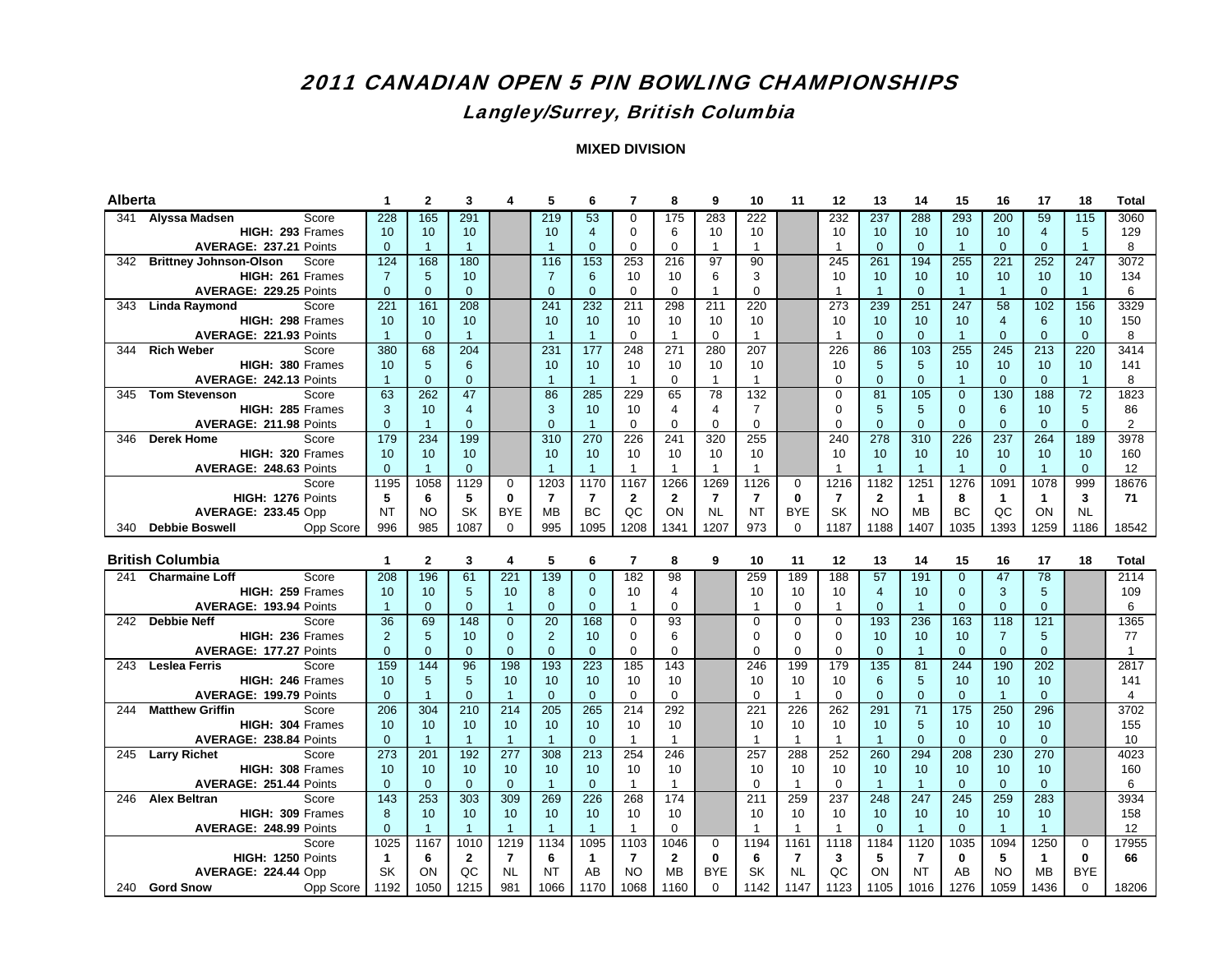### Langley/Surrey, British Columbia

| <b>Manitoba</b> |                                                   |                | $\mathbf{2}$    | 3               | 4               | 5                    | 6              | $\overline{7}$ | 8              | 9              | 10             | 11             | 12           | 13                   | 14               | 15                 | 16             | 17                       | 18              | <b>Total</b>   |
|-----------------|---------------------------------------------------|----------------|-----------------|-----------------|-----------------|----------------------|----------------|----------------|----------------|----------------|----------------|----------------|--------------|----------------------|------------------|--------------------|----------------|--------------------------|-----------------|----------------|
| 541             | <b>Christy Mitchaluk</b><br>Score                 |                | 288             | 71              | $\mathbf{0}$    | 196                  | 180            | 310            | 213            | 73             |                | 224            | 281          | 273                  | 234              | 241                | 191            | 270                      | 207             | 3252           |
|                 | HIGH: 310 Frames                                  |                | 10              | 5               | $\mathbf{0}$    | 10                   | 10             | 10             | 10             | 3              |                | 10             | 10           | 10                   | 10               | 10                 | 10             | 10                       | 10              | 138            |
|                 | AVERAGE: 235.65 Points                            |                | $\overline{1}$  | $\Omega$        | $\overline{0}$  | $\mathbf{0}$         | $\Omega$       | $\overline{1}$ | $\mathbf{1}$   | $\Omega$       |                | $\mathbf{1}$   | $\mathbf{1}$ | $\overline{1}$       | $\overline{1}$   | $\overline{1}$     | $\mathbf{1}$   | $\overline{1}$           | $\mathbf{0}$    | 10             |
|                 | 542 Tracy Fleishman<br>Score                      |                | 230             | 250             | 234             | 158                  | $\Omega$       | 66             | 232            | 196            |                | 86             | $\mathbf 0$  | 197                  | $\mathbf{0}$     | 78                 | 76             | $\Omega$                 | $\Omega$        | 1803           |
|                 | HIGH: 250 Frames                                  |                | 10              | 10              | 10 <sup>1</sup> | 10                   | $\Omega$       | 3              | 10             | 10             |                | 5              | $\Omega$     | 10                   | $\Omega$         | $\overline{4}$     | 5              | $\Omega$                 | $\Omega$        | 87             |
|                 | AVERAGE: 207.24 Points                            |                | $\mathbf{1}$    | $\mathbf{1}$    | $\overline{1}$  | $\overline{0}$       | $\Omega$       | $\Omega$       | $\mathbf{1}$   | $\Omega$       |                | $\Omega$       | $\Omega$     | $\Omega$             | $\mathbf{0}$     | $\mathbf{0}$       | $\overline{0}$ | $\overline{0}$           | $\overline{0}$  | $\overline{4}$ |
| 543             | <b>Cathy McPhee-Langlois</b><br>Score             |                | 194             | 83              | 206             | 183                  | 304            | 136            | 151            | 124            |                | 239            | 207          | $\Omega$             | 254              | 116                | 95             | 302                      | 258             | 2852           |
|                 | HIGH: 304 Frames                                  |                | 10              | 5               | 10              | 10                   | 10             | 7              | 5              | $\overline{7}$ |                | 10             | 10           | $\Omega$             | 10               | 6                  | 5              | 10                       | 10              | 125            |
|                 | AVERAGE: 228.16 Points                            |                | $\overline{0}$  | $\overline{0}$  | $\overline{1}$  | $\mathbf{0}$         | $\overline{1}$ | $\mathbf 0$    | $\mathbf 0$    | $\overline{0}$ |                | $\mathbf{1}$   | $\mathbf 0$  | $\Omega$             | $\overline{1}$   | $\mathbf{0}$       | $\overline{0}$ | $\overline{1}$           | $\overline{1}$  | 6              |
| 544             | <b>Garry Hamm</b><br>Score                        |                | 222             | $\frac{1}{172}$ | 235             | $\overline{116}$     | 326            | 208            | 239            | 281            |                | 282            | 224          | 220                  | 280              | 276                | 272            | 303                      | 252             | 3908           |
|                 | HIGH: 326 Frames                                  |                | 10              | 10              | 10              | 5                    | 10             | 10             | 10             | 10             |                | 10             | 10           | 10                   | 10               | 10 <sup>1</sup>    | 10             | 10 <sup>10</sup>         | 10              | 155            |
|                 | AVERAGE: 252.13 Points                            |                | $\Omega$        | $\Omega$        | $\Omega$        | $\Omega$             | $\mathbf{1}$   | $\Omega$       | $\Omega$       | $\mathbf{1}$   |                | $\mathbf{1}$   | $\Omega$     | $\Omega$             | $\Omega$         | $\overline{1}$     | $\mathbf{1}$   | $\mathbf{1}$             | $\Omega$        | 6              |
| 545             | <b>Ethan Buckman</b><br>Score                     |                | 267             | 200             | 234             | 79                   | 227            | 311            | 256            | 235            |                | 148            | 251          | 281                  | 312              | 193                | 249            | 245                      | 241             | 3729           |
|                 | HIGH: 312 Frames                                  |                | 10              | 10              | 10 <sup>°</sup> | 5                    | 10             | 10             | 10             | 10             |                | 5              | 10           | 10                   | 10               | 10 <sup>°</sup>    | 10             | 10 <sup>10</sup>         | 10              | 150            |
|                 | AVERAGE: 248.6 Points                             |                | $\mathbf{1}$    | $\mathbf{0}$    | $\overline{1}$  | $\mathbf{0}$         | $\mathbf{0}$   | $\overline{1}$ | $\mathbf{1}$   | $\overline{1}$ |                | $\mathbf{1}$   | 0            | $\overline{1}$       | $\overline{1}$   | $\mathbf{0}$       | $\overline{1}$ | $\overline{0}$           | $\overline{1}$  | 10             |
| 546             | <b>Shawn Langlois</b><br>Score                    |                | $\overline{0}$  | 231             | 241             | 263                  | 310            | 334            | 69             | 238            |                | 311            | 230          | 316                  | 327              | 246                | 238            | 316                      | 199             | 3869           |
|                 | HIGH: 334 Frames                                  |                | $\Omega$        | 10              | 10              | 10                   | 10             | 10             | 5              | 10             |                | 10             | 10           | 10                   | 10               | 10 <sup>1</sup>    | 10             | 10 <sup>10</sup>         | 10              | 145            |
|                 | AVERAGE: 266.83 Points                            |                | $\Omega$        | $\mathbf{1}$    | $\Omega$        | $\overline{1}$       | $\overline{1}$ | $\overline{1}$ | $\Omega$       | 0.5            |                | $\mathbf{1}$   | $\mathbf 0$  | $\mathbf{1}$         | $\overline{1}$   | $\overline{1}$     | $\mathbf{1}$   | $\overline{1}$           | $\Omega$        | 10.5           |
|                 | Score                                             | $\Omega$       | 1201            | 1007            | 1150            | 995                  | 1347           | 1365           | 1160           | 1147           | $\Omega$       | 1290           | 1193         | 1287                 | 1407             | 1150               | 1121           | 1436                     | 1157            | 19413          |
|                 | HIGH: 1436 Points                                 | $\mathbf{0}$   | $6\phantom{1}6$ | $\mathbf{2}$    | 3               | $\mathbf{1}$         | 6              | 6              | 6              | 2.5            | 0              | 8              | 4            | 6                    | $\overline{7}$   | 6                  | $\overline{7}$ | $\overline{\phantom{a}}$ | $\mathbf{2}$    | 79.5           |
|                 | <b>AVERAGE: 242.66 Opp</b>                        | <b>BYE</b>     | <b>NL</b>       | ON              | <b>NT</b>       | AB                   | <b>NO</b>      | <b>SK</b>      | <b>BC</b>      | QC             | <b>BYE</b>     | <b>NT</b>      | ON           | <b>NL</b>            | AB               | <b>NO</b>          | SK             | <b>BC</b>                | QC              |                |
|                 | Opp Score<br>540 Grant Szpak                      | $\mathbf 0$    | 1145            | 1246            | 1228            | 1203                 | 1248           | 1351           | 1046           | 1188           | $\Omega$       | 1050           | 1175         | 1128                 | 1251             | 1078               | 1049           | 1250                     | 1196            | 18832          |
|                 |                                                   |                |                 |                 |                 |                      |                |                |                |                |                |                |              |                      |                  |                    |                |                          |                 |                |
|                 |                                                   |                |                 |                 |                 |                      |                |                |                |                |                |                |              |                      |                  |                    |                |                          |                 |                |
|                 | Newfoundland/Labrador                             | $\mathbf{1}$   | $\mathbf{2}$    | 3               | 4               | 5                    | 6              | $\overline{7}$ | 8              | 9              | 10             | 11             | 12           | 13                   | 14               | 15                 | 16             | 17                       | 18              | <b>Total</b>   |
|                 | 1141 Melissa Manor<br>Score                       | 282            | 204             |                 | 182             | 62                   | 55             | 78             | $\Omega$       | 306            | 206            | 247            |              | 234                  | 238              | 214                | 181            | 32                       | 213             | 2734           |
|                 | HIGH: 306 Frames                                  | 10             | 10              |                 | 10              | 5                    | $\overline{4}$ | 5              | $\Omega$       | 10             | 10             | 10             |              | 10                   | 10               | 10 <sup>10</sup>   | 10             | $\overline{2}$           | 10              | 126            |
|                 | AVERAGE: 216.98 Points                            | $\overline{1}$ | $\overline{0}$  |                 | $\mathbf{0}$    | $\mathbf{0}$         | $\mathbf{0}$   | 0              | 0              | 0              | $\mathbf{1}$   | $\mathbf 0$    |              | $\overline{0}$       | $\overline{1}$   | $\mathbf{0}$       | $\mathbf{0}$   | $\overline{0}$           | $\mathbf{0}$    | 3              |
|                 | 1142 Trina Greene<br>Score                        | 121            | 224             |                 | 156             | 88                   | 219            | 223            | 191            | 117            | $\overline{0}$ | 144            |              | 211                  | 240              | 208                | 203            | 198                      | 241             | 2784           |
|                 | HIGH: 241 Frames                                  | $\overline{7}$ | 10              |                 | 10              | 5                    | 10             | 10             | 10             | 8              | $\mathbf 0$    | $\overline{7}$ |              | 10                   | 10               | 10                 | 10             | 10                       | 10              | 137            |
|                 | AVERAGE: 203.21 Points                            | $\mathbf{0}$   | $\Omega$        |                 | $\Omega$        | $\Omega$             | $\Omega$       | $\overline{1}$ | $\Omega$       | $\Omega$       | $\overline{0}$ | 0              |              | $\Omega$             | $\overline{1}$   | $\Omega$           | $\mathbf{1}$   | $\Omega$                 | $\overline{0}$  | 3              |
|                 | 1143 Doreen O'Reilly<br>Score                     | 52             | $\Omega$        |                 | 97              | 220                  | 87             | 212            | 176            | 55             | 212            | 38             |              | $\Omega$<br>$\Omega$ | 69               | 157                | $\Omega$       | 174                      | 123             | 1672           |
|                 | HIGH: 220 Frames                                  | 3              | $\Omega$        |                 | 5               | 10                   | 6              | 10             | 10             | $\overline{2}$ | 10             | 3              |              |                      | 5                | 9                  | $\Omega$       | 10                       | $\overline{7}$  | 90             |
|                 | AVERAGE: 185.78 Points                            | $\mathbf 0$    | $\mathbf{0}$    |                 | $\overline{0}$  | $\mathbf 0$          | $\mathbf{0}$   | $\overline{1}$ | $\mathbf 0$    | $\mathbf 0$    | $\overline{1}$ | $\mathbf 0$    |              | $\overline{0}$       | $\mathbf 0$      | $\overline{0}$     | $\overline{0}$ | $\mathbf{0}$             | $\mathbf{0}$    | $\sqrt{2}$     |
|                 | 1144 Justin Sullivan<br>Score<br>HIGH: 309 Frames | 236<br>10      | 251<br>10       |                 | 181<br>10       | 192                  | 309<br>10      | 108<br>5       | 282<br>10      | 179<br>10      | 244<br>10      | 257<br>10      |              | 238<br>10            | 177<br>10        | 20<br>$\mathbf{1}$ | 266<br>10      | 249<br>10                | 238<br>10       | 3427<br>146    |
|                 | AVERAGE: 234.73 Points                            | $\overline{1}$ | $\mathbf{1}$    |                 | $\overline{0}$  | 10<br>$\overline{0}$ | $\overline{1}$ | $\Omega$       | $\overline{1}$ | $\Omega$       | $\mathbf{1}$   | $\overline{1}$ |              | $\mathbf{1}$         | $\overline{1}$   | $\overline{0}$     | $\mathbf{1}$   | $\overline{1}$           | $\overline{1}$  | 11             |
|                 | 1145 Andrew Codner<br>Score                       | 249            | 202             |                 | 69              | 241                  | 198            | 190            | 210            | 319            | 233            | 209            |              | 220                  | 251              | 172                | 242            | 118                      | $\overline{55}$ | 3178           |
|                 | HIGH: 319 Frames                                  | 10             | 10              |                 | 5               | 10                   | 10             | 10             | 10             | 10             | 10             | 10             |              | 10                   | 10               | 10                 | 10             | 8                        | 3               | 146            |
|                 | AVERAGE: 217.67 Points                            | $\mathbf{1}$   | $\Omega$        |                 | $\Omega$        | $\overline{1}$       | $\overline{1}$ | $\Omega$       | $\Omega$       | $\overline{1}$ | $\mathbf{1}$   | $\Omega$       |              | $\Omega$             | $\Omega$         | $\Omega$           | $\overline{1}$ | $\Omega$                 | $\Omega$        | 6              |
| 1146            | <b>Robert Williams</b><br>Score                   | 333            | 264             |                 | 296             | 302                  | 255            | 255            | 248            | 231            | 195            | 252            |              | 225                  | $\overline{148}$ | 205                | 261            | 233                      | 316             | 4019           |
|                 | HIGH: 333 Frames                                  | 10             | 10              |                 | 10              | 10 <sup>1</sup>      | 10             | 10             | 10             | 10             | 10             | 10             |              | 10                   | $5\phantom{1}$   | 10 <sup>1</sup>    | 10             | 10                       | 10              | 155            |
|                 | AVERAGE: 259.29 Points                            | $\overline{1}$ | $\overline{1}$  |                 | $\overline{1}$  | $\overline{1}$       | $\Omega$       | $\overline{1}$ | $\mathbf{1}$   | $\mathbf 0$    | $\Omega$       | $\mathbf 0$    |              | $\mathbf{1}$         | $\mathbf{0}$     | $\mathbf{0}$       | $\overline{1}$ | $\Omega$                 | $\overline{1}$  | 9              |
|                 | Score                                             | 1273           | 1145            | 0               | 981             | 1105                 | 1123           | 1066           | 1107           | 1207           | 1090           | 1147           | 0            | 1128                 | 1123             | 976                | 1153           | 1004                     | 1186            | 17814          |
|                 | HIGH: 1273 Points                                 | $\overline{7}$ | $\overline{2}$  | $\mathbf{0}$    | $\mathbf{1}$    | $\mathbf{2}$         | $\mathbf{2}$   | 6              | $\mathbf{2}$   | $\mathbf{1}$   | $\overline{7}$ | $\mathbf{1}$   | $\bf{0}$     | $\overline{2}$       | 6                | $\mathbf{0}$       | $\overline{7}$ | $\mathbf{1}$             | 5               | 52             |
|                 | <b>AVERAGE: 222.68 Opp</b>                        | <b>NO</b>      | <b>MB</b>       | <b>BYE</b>      | BC              | <b>SK</b>            | ON             | <b>NT</b>      | QC             | AB             | <b>NO</b>      | <b>BC</b>      | <b>BYE</b>   | <b>MB</b>            | SK               | ON                 | <b>NT</b>      | QC                       | AB              |                |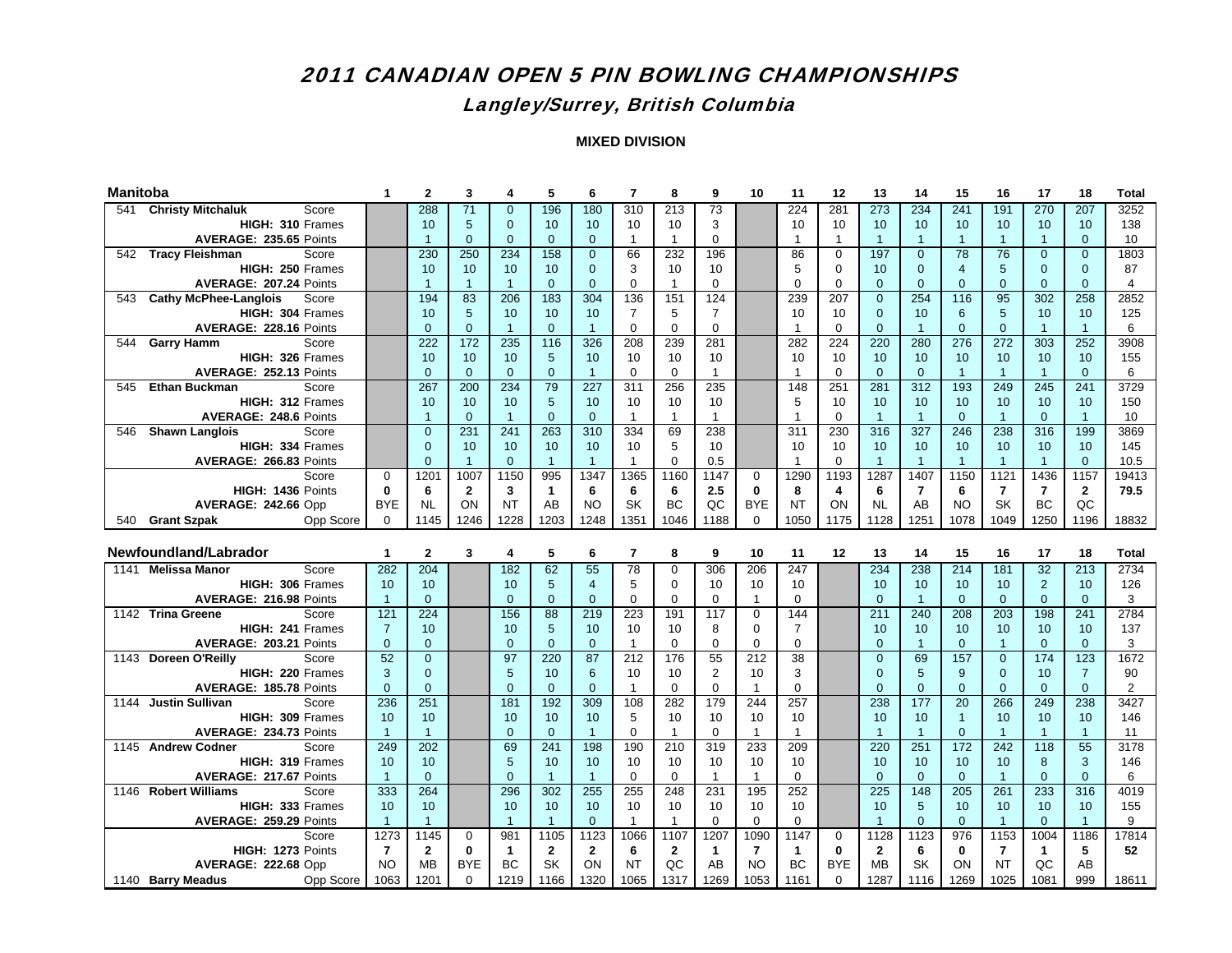## Langley/Surrey, British Columbia

|     | <b>Northern Ontario</b>                                 | 1                    | $\mathbf{2}$        | 3                    | 4                        | 5                    | 6                    | $\overline{7}$    | 8              | 9                | 10             | 11                | 12                 | 13             | 14                   | 15                       | 16                  | 17                    | 18                    | <b>Total</b>   |
|-----|---------------------------------------------------------|----------------------|---------------------|----------------------|--------------------------|----------------------|----------------------|-------------------|----------------|------------------|----------------|-------------------|--------------------|----------------|----------------------|--------------------------|---------------------|-----------------------|-----------------------|----------------|
| 741 | Lynn Dominelli<br>Score                                 | 162                  | 185                 | 265                  | 203                      | 68                   | 85                   | 239               |                | $\overline{215}$ | 198            | 138               | 93                 | 227            | $\overline{211}$     | 217                      | 63                  |                       | 184                   | 2753           |
|     | HIGH: 265 Frames                                        | 10                   | 10                  | 10                   | 10                       | $\sqrt{5}$           | $\overline{4}$       | 10                |                | 10               | 10             | $\overline{7}$    | 5                  | 10             | 10                   | 10 <sup>1</sup>          | 3                   |                       | 10                    | 134            |
|     | AVERAGE: 205.45 Points                                  | $\mathbf{0}$         | $\mathbf{1}$        | $\mathbf{1}$         | $\overline{0}$           | $\mathbf{0}$         | $\overline{1}$       | $\overline{1}$    |                | $\Omega$         | 0              | $\mathbf 0$       | $\Omega$           | $\Omega$       | $\overline{0}$       | $\Omega$                 | $\mathbf{0}$        |                       | $\Omega$              | $\overline{4}$ |
|     | 742 Lynn Imbeau<br>Score                                | 189                  | 94                  | $\overline{0}$       | $\overline{0}$           | 92                   | 109                  | 62                |                | 177              | 193            | 182               | 253                | 252            | 47                   | $\overline{0}$           | 180                 |                       | 87                    | 1917           |
|     | HIGH: 253 Frames                                        | 10                   | $6\phantom{1}$      | $\Omega$             | $\Omega$                 | 5                    | 6                    | 5                 |                | 10               | 10             | 10                | 10                 | 10             | $\overline{4}$       | $\Omega$                 | 10                  |                       | 5                     | 101            |
|     | AVERAGE: 189.8 Points                                   | $\Omega$             | $\Omega$            | $\Omega$             | $\Omega$                 | $\Omega$             | $\Omega$             | $\Omega$          |                | $\Omega$         | $\Omega$       | $\Omega$          | $\mathbf{1}$       | $\mathbf{1}$   | $\Omega$             | $\Omega$                 | $\Omega$            |                       | $\Omega$              | 2              |
|     | 743 Monique L'Heureux<br>Score                          | $\mathbf{0}$         | 81                  | 206                  | 226                      | 297                  | 230                  | 103               |                | 78               | $\Omega$       | 50                | 78                 | $\Omega$       | 155                  | $\frac{245}{5}$          | 216                 |                       | $\overline{218}$      | 2183           |
|     | HIGH: 297 Frames                                        | $\Omega$             | $\overline{4}$      | 10                   | 10                       | 10                   | 10                   | 5                 |                | 6                | $\Omega$       | 3                 | 5                  | $\Omega$       | 6                    | 10 <sup>1</sup>          | 10                  |                       | 10                    | 99             |
|     | AVERAGE: 220.51 Points                                  | $\mathbf{0}$         | $\Omega$            | $\mathbf{1}$         | $\overline{0}$           | $\overline{1}$       | $\Omega$             | $\Omega$          |                | $\Omega$         | $\Omega$       | $\Omega$          | $\mathbf{1}$       | $\Omega$       | $\Omega$             | $\overline{1}$           | $\mathbf{1}$        |                       | $\Omega$              | 5              |
| 744 | <b>JR Belisle</b><br>Score                              | 147                  | 242                 | $\frac{161}{161}$    | $\overline{215}$         | 228                  | $\overline{211}$     | 213               |                | 88               | 206            | 209               | 208                | 245            | 234                  | 204                      | 251                 |                       | 73                    | 3135           |
|     | HIGH: 251 Frames                                        | 10                   | 10 <sup>1</sup>     | 10                   | 10                       | 10                   | 10                   | 10                |                | $\overline{4}$   | 10             | 10                | 10                 | 10             | 10                   | 10 <sup>1</sup>          | 10                  |                       | 5                     | 149            |
|     | <b>AVERAGE: 210.4 Points</b>                            | $\mathbf{0}$         | $\mathbf{1}$<br>224 | $\overline{0}$       | $\overline{1}$           | $\blacktriangleleft$ | $\Omega$             | $\Omega$          |                | $\Omega$         | $\Omega$       | $\mathbf 0$       | $\mathbf{1}$       | $\overline{1}$ | $\mathbf{0}$         | $\overline{0}$<br>195    | $\overline{1}$      |                       | $\Omega$<br>242       | 6              |
|     | 745 Rick Tasse<br>Score<br>HIGH: 319 Frames             | 285                  | 10                  | 200                  | 239<br>10                | 168                  | 267<br>10            | $\overline{224}$  |                | 319<br>10        | 230            | 182               | 276                | 220            | 252                  | 10 <sup>1</sup>          | 256<br>10           |                       |                       | 3779<br>160    |
|     |                                                         | 10<br>$\mathbf{0}$   | $\Omega$            | 10<br>$\overline{0}$ | $\overline{1}$           | 10<br>$\mathbf{0}$   | $\mathbf{0}$         | 10<br>$\mathbf 0$ |                | $\mathbf{1}$     | 10<br>$\Omega$ | 10<br>$\Omega$    | 10<br>$\mathbf{1}$ | 10<br>$\Omega$ | 10<br>$\overline{1}$ | $\overline{1}$           | $\mathbf{1}$        |                       | 10<br>$\Omega$        | 6              |
| 746 | AVERAGE: 236.19 Points<br><b>Moe Beaudoin</b><br>Score  | 280                  | 159                 | 221                  | 278                      | 187                  | 346                  | 227               |                | 264              | 226            | 263               | 251                | 244            | 254                  | 217                      | 93                  |                       | 216                   | 3726           |
|     | HIGH: 346 Frames                                        | 10                   | 10                  | 10                   | 10                       | 10                   | 10                   | 10                |                | 10               | 10             | 10                | 10                 | 10             | 10                   | 10 <sup>1</sup>          | $\overline{7}$      |                       | 10                    | 157            |
|     | AVERAGE: 237.32 Points                                  | $\overline{1}$       | $\Omega$            | $\Omega$             | $\overline{1}$           | $\Omega$             | $\mathbf{1}$         | $\Omega$          |                | $\Omega$         | $\mathbf{1}$   | $\mathbf{1}$      | $\mathbf{1}$       | $\mathbf{1}$   | $\overline{1}$       | $\Omega$                 | $\Omega$            |                       | $\Omega$              | 8              |
|     | Score                                                   | 1063                 | 985                 | 1053                 | 1161                     | 1040                 | 1248                 | 1068              | 0              | 1141             | 1053           | 1024              | 1159               | 1188           | 1153                 | 1078                     | 1059                | $\mathbf 0$           | 1020                  | 17493          |
|     | HIGH: 1248 Points                                       | $\mathbf{1}$         | $\mathbf{2}$        | $\mathbf{2}$         | 3                        | $\mathbf{2}$         | $\mathbf{2}$         | $\mathbf{1}$      | $\bf{0}$       | $\mathbf{1}$     | $\mathbf{1}$   | $\mathbf{1}$      | 8                  | 6              | $\mathbf{2}$         | $\mathbf{2}$             | $\mathbf{3}$        | $\mathbf{0}$          | $\mathbf{0}$          | 37             |
|     | <b>AVERAGE: 218.66 Opp</b>                              | <b>NL</b>            | AB                  | <b>NT</b>            | QC                       | ON                   | MB                   | <b>BC</b>         | <b>BYE</b>     | <b>SK</b>        | <b>NL</b>      | QC                | <b>NT</b>          | AB             | ON                   | <b>MB</b>                | <b>BC</b>           | <b>BYE</b>            | <b>SK</b>             |                |
|     | 740 Lise Anderson<br>Opp Score                          | 1273                 | 1058                | 1080                 | 1207                     | 1100                 | 1347                 | 1103              | $\mathbf 0$    | 1427             | 1090           | 1170              | 929                | 1182           | 1171                 | 1150                     | 1094                | $\Omega$              | 1259                  | 18640          |
|     |                                                         |                      |                     |                      |                          |                      |                      |                   |                |                  |                |                   |                    |                |                      |                          |                     |                       |                       |                |
|     |                                                         |                      |                     |                      |                          |                      |                      |                   |                |                  |                |                   |                    |                |                      |                          |                     |                       |                       |                |
|     |                                                         |                      |                     |                      |                          |                      |                      |                   |                |                  |                |                   |                    |                |                      |                          |                     |                       |                       |                |
|     |                                                         |                      |                     |                      |                          |                      |                      |                   |                |                  |                |                   |                    |                |                      |                          |                     |                       |                       |                |
|     | <b>Northwest Territories</b>                            | 1                    | $\mathbf{2}$        | 3                    | 4                        | 5                    | 6                    | $\overline{7}$    | 8              | 9                | 10             | 11                | 12                 | 13             | 14                   | 15                       | 16                  | 17                    | 18                    | <b>Total</b>   |
|     | 141 Lillian Crook<br>Score                              | 32                   |                     | 170                  | 192                      | 224                  | 213                  | 0                 | 60             | 45               | $\mathbf 0$    | 84                | 90                 |                | 66                   | 181                      | 205                 | 276                   | 176                   | 2014           |
|     | HIGH: 276 Frames                                        | $\overline{4}$       |                     | 10                   | 10                       | 10                   | 10                   | $\Omega$          | $\overline{4}$ | $\overline{4}$   | $\mathbf 0$    | 6                 | 5                  |                | $\overline{4}$       | 10                       | 10                  | 10                    | 10                    | 107            |
|     | AVERAGE: 188.22 Points                                  | $\overline{0}$       |                     | $\Omega$             | $\overline{0}$           | $\overline{1}$       | $\mathbf{0}$         | $\mathbf 0$       | $\mathbf 0$    | $\Omega$         | $\mathbf 0$    | $\mathbf 0$       | $\mathbf 0$        |                | $\mathbf{0}$         | $\overline{0}$           | $\mathbf{1}$        | $\overline{0}$        | $\mathbf{0}$          | $\overline{2}$ |
| 142 | <b>Debbie Gillard</b><br>Score                          | 198                  |                     | 174                  | 196                      | 241                  | 253                  | 186               | 188            | 104              | 192            | 218               | 68                 |                | 209                  | 214                      | 233                 | 68                    | 76                    | 2818           |
|     | HIGH: 253 Frames                                        | 10                   |                     | 10<br>$\Omega$       | 10                       | 10<br>$\overline{1}$ | 10<br>$\overline{1}$ | 10<br>$\Omega$    | 10             | 6<br>$\Omega$    | 10<br>$\Omega$ | 10                | 5                  |                | 10                   | 10 <sup>1</sup>          | 10                  | 5                     | 6                     | 142            |
| 143 | AVERAGE: 198.45 Points<br><b>Shereen Naidu</b><br>Score | $\overline{1}$       |                     | $\Omega$             | $\mathbf{0}$<br>$\Omega$ | $\Omega$             | $\Omega$             |                   | $\mathbf 0$    |                  |                | $\mathbf 0$<br>70 | $\mathbf 0$        |                | $\mathbf{0}$<br>88   | $\mathbf{0}$<br>$\Omega$ | $\mathbf{0}$<br>195 | $\overline{0}$<br>189 | $\overline{0}$<br>108 | 3<br>1639      |
|     | HIGH: 221 Frames                                        | $\overline{73}$<br>6 |                     | $\Omega$             | $\Omega$                 | $\Omega$             | $\Omega$             | 190<br>10         | 221<br>10      | 179<br>10        | 176<br>10      | 4                 | 150<br>10          |                | 6                    | $\Omega$                 | 10                  | 10                    | $\overline{4}$        | 90             |
|     | AVERAGE: 182.11 Points                                  | $\overline{0}$       |                     | $\Omega$             | $\overline{0}$           | $\overline{0}$       | $\overline{0}$       | $\mathbf 0$       | $\mathbf{0}$   | $\overline{0}$   | $\Omega$       | $\mathbf 0$       | $\mathbf 0$        |                | $\mathbf{0}$         | $\overline{0}$           | $\mathbf{0}$        | $\mathbf{0}$          | $\overline{0}$        | $\mathbf 0$    |
| 144 | John Budgell<br>Score                                   | 239                  |                     | 213                  | 335                      | 258                  | 219                  | 193               | 247            | 203              | 250            | 212               | 217                |                | 190                  | 254                      | 225                 | 256                   | 231                   | 3742           |
|     | HIGH: 335 Frames                                        | 10                   |                     | 10                   | 10                       | 10                   | 10                   | 10                | 10             | 10               | 10             | 10                | 10                 |                | 10                   | 10 <sup>1</sup>          | 10                  | 10                    | 10                    | 160            |
|     | AVERAGE: 233.88 Points                                  | $\overline{1}$       |                     | $\mathbf{1}$         | $\overline{1}$           | $\mathbf{0}$         | $\mathbf{0}$         | $\Omega$          | $\mathbf 0$    | $\mathbf 0$      | $\mathbf{1}$   | $\mathbf 0$       | $\mathbf 0$        |                | $\mathbf{0}$         | $\mathbf{0}$             | $\mathbf{0}$        | $\overline{0}$        | $\mathbf{0}$          | $\overline{4}$ |
| 145 | <b>Steve O'Brien</b><br>Score                           | 271                  |                     | 317                  | 222                      | 165                  | 208                  | 258               | 205            | 207              | 185            | 216               | 201                |                | 251                  | 217                      | 122                 | 112                   | 197                   | 3354           |
|     | HIGH: 317 Frames                                        | 10                   |                     | 10                   | 10                       | 10                   | 10                   | 10                | 10             | 10               | 10             | 10                | 10                 |                | 10                   | 10 <sup>1</sup>          | $\overline{7}$      | 5                     | 10                    | 152            |
|     | AVERAGE: 220.66 Points                                  | $\overline{1}$       |                     | $\mathbf{1}$         | $\mathbf{0}$             | $\overline{0}$       | $\mathbf{0}$         | $\overline{1}$    | $\mathbf 0$    | $\overline{1}$   | $\Omega$       | $\mathbf 0$       | $\mathbf 0$        |                | $\mathbf{0}$         | $\overline{0}$           | $\overline{0}$      | $\overline{0}$        | $\mathbf{0}$          | $\overline{4}$ |
| 146 | <b>Rick O'Brien</b><br>Score                            | 183                  |                     | 206                  | 283                      | 178                  | 225                  | 238               | 79             | 203              | 170            | 250               | 203                |                | 212                  | 184                      | 45                  | 207                   | 212                   | 3078           |
|     | HIGH: 283 Frames                                        | 10                   |                     | 10                   | 10                       | 10                   | 10                   | 10                | 6              | 10               | 10             | 10                | 10                 |                | 10                   | 10 <sup>10</sup>         | 3                   | 10                    | 10                    | 149            |
|     | AVERAGE: 206.58 Points                                  | $\overline{0}$       |                     | $\mathbf{1}$         | $\overline{1}$           | $\mathbf{0}$         | $\Omega$             | $\mathbf{1}$      | $\mathbf 0$    | $\mathbf{1}$     | $\Omega$       | $\mathbf 0$       | $\mathbf 0$        |                | $\overline{1}$       | $\mathbf{0}$             | $\overline{0}$      | $\Omega$              | $\mathbf{0}$          | 5              |
|     | Score                                                   | 996                  | $\Omega$            | 1080                 | 1228                     | 1066                 | 1118                 | 1065              | 1000           | 941              | 973            | 1050              | 929                | $\Omega$       | 1016                 | 1050                     | 1025                | 1108                  | 1000                  | 16645          |
|     | HIGH: 1228 Points                                       | 3                    | $\mathbf{0}$        | 6                    | 5                        | $\mathbf{2}$         | 1                    | $\mathbf{2}$      | $\bf{0}$       | $\overline{2}$   | $\mathbf{1}$   | $\mathbf{0}$      | $\mathbf{0}$       | 0              | $\mathbf{1}$         | $\bf{0}$                 | 1                   | $\bf{0}$              | $\mathbf{0}$          | 24             |
|     | <b>AVERAGE: 208.06 Opp</b>                              | AB                   | <b>BYE</b>          | <b>NO</b>            | <b>MB</b>                | <b>BC</b>            | QC                   | <b>NL</b>         | <b>SK</b>      | ON               | AB             | <b>MB</b><br>1290 | <b>NO</b>          | <b>BYE</b>     | <b>BC</b>            | QC                       | <b>NL</b>           | <b>SK</b>             | ON                    | 19072          |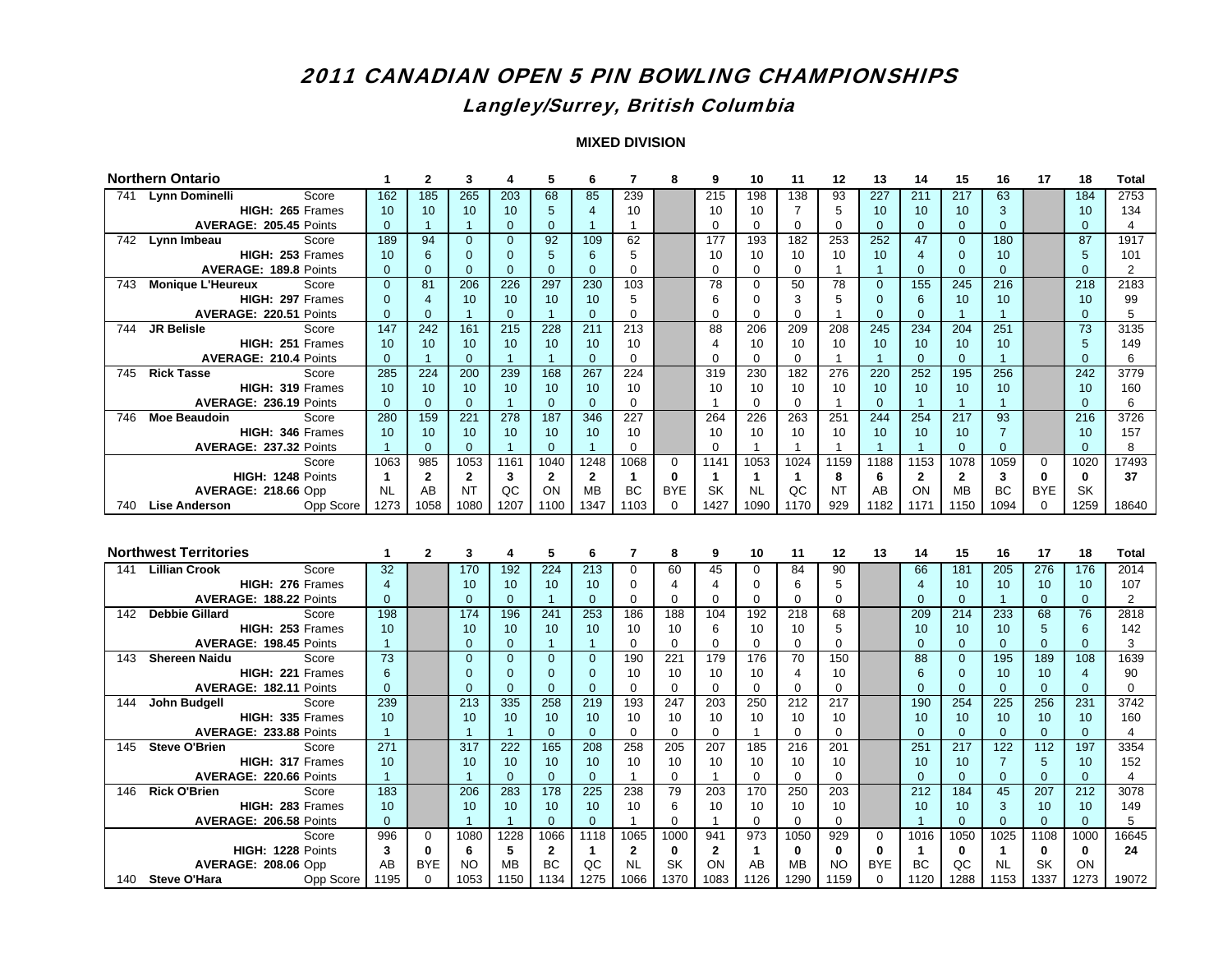## Langley/Surrey, British Columbia

| Ontario |                                                    | 1              | $\mathbf{2}$      | 3                 | 4                 | 5                      | 6                 | $\overline{7}$ | 8                 | 9                 | 10             | 11                | 12                | 13                | 14                     | 15                | 16             | 17                | 18                   | <b>Total</b>   |
|---------|----------------------------------------------------|----------------|-------------------|-------------------|-------------------|------------------------|-------------------|----------------|-------------------|-------------------|----------------|-------------------|-------------------|-------------------|------------------------|-------------------|----------------|-------------------|----------------------|----------------|
|         | 641 Shasta Smith<br>Score                          | 338            | 246               | 229               | 339               | 178                    | 378               |                | 313               | 204               | 97             | 184               | $\overline{142}$  | 53                | 88                     | 135               |                | 118               | 169                  | 3211           |
|         | HIGH: 378 Frames                                   | 10             | 10                | 10                | 10 <sup>1</sup>   | 10                     | 10                |                | 10                | 10                | 5              | 10                | $\overline{7}$    | $\overline{4}$    | 5                      | $\overline{4}$    |                | 6                 | 6                    | 127            |
|         | AVERAGE: 252.83 Points                             | $\overline{1}$ | $\mathbf{1}$      | $\overline{0}$    | $\overline{1}$    | $\mathbf{0}$           | $\overline{1}$    |                | $\mathbf{1}$      | $\mathbf 0$       | $\Omega$       | $\mathbf 0$       | $\mathbf 0$       | $\overline{0}$    | $\mathbf 0$            | $\overline{1}$    |                | $\overline{0}$    | $\overline{1}$       | $\overline{7}$ |
|         | 642 Megan Flannigan<br>Score                       | 138            | 99                | 254               | 222               | 261                    | 235               |                | 238               | 218               | 224            | 165               | 81                | 323               | 283                    | 211               |                | 300               | 218                  | 3470           |
|         | HIGH: 323 Frames                                   | 6              | 6                 | 10                | 10                | 10                     | 10                |                | 10                | 10                | 10             | 8                 | 3                 | 10                | 10                     | 10                |                | 10                | 10                   | 143            |
|         | AVERAGE: 242.66 Points                             | $\mathbf{0}$   | $\Omega$          | $\mathbf{1}$      | $\Omega$          | $\Omega$               | $\overline{1}$    |                | $\Omega$          | $\mathbf{1}$      | $\Omega$       | $\mathbf{1}$      | $\mathbf{1}$      | $\mathbf{1}$      | $\overline{1}$         | $\overline{1}$    |                | $\overline{1}$    | $\blacktriangleleft$ | 10             |
|         | 643 Cheryl Campbell<br>Score                       | 228            | 216               | 154               | 211               | 223                    | 233               |                | 296               | 70                | 286            | 216               | 199               | 86                | 250                    | 316               |                | 255               | 70                   | 3309           |
|         | HIGH: 316 Frames                                   | 10             | 10                | $\overline{7}$    | 10                | 10                     | 10                |                | 10                | 4                 | 10             | 10                | 10                | 6                 | 10                     | 10                |                | 10 <sup>10</sup>  | $\overline{4}$       | 141            |
|         | AVERAGE: 234.68 Points                             | 0.5            | $\Omega$          | $\Omega$          | $\Omega$          | $\overline{1}$         | $\Omega$          |                | $\overline{1}$    | $\Omega$          | $\Omega$       | $\Omega$          | $\Omega$          | $\Omega$          | $\Omega$               | $\overline{1}$    |                | $\overline{1}$    | $\Omega$             | 4.5            |
| 644     | Score<br><b>Brian Pye</b>                          | 213            | 64                | 296               | 50                | 149                    | 94                |                | 242               | 142               | 90             | 73                | 245               | 204               | 228                    | 106               |                | 309               | 310                  | 2815           |
|         | HIGH: 310 Frames                                   | 10             | $\overline{4}$    | 10                | 4                 | $\overline{7}$         | 5                 |                | $\overline{7}$    | 6                 | 5              | 2                 | 10                | 10                | 10                     | 6                 |                | 10                | 10                   | 116            |
|         | AVERAGE: 242.67 Points                             | $\overline{0}$ | $\overline{0}$    | $\mathbf{1}$      | $\overline{0}$    | $\overline{1}$         | $\Omega$          |                | $\overline{1}$    | $\mathbf{1}$      | $\mathbf 0$    | $\mathbf 0$       | $\mathbf{1}$      | $\overline{1}$    | $\mathbf{1}$           | $\mathbf{0}$      |                | $\mathbf{1}$      | $\overline{1}$       | 9              |
| 645     | <b>Sean Westhaver</b><br>Score                     | 413            | 230               | 244               | 227               | 248                    | 285               |                | 211               | 269               | 276            | 256               | 231               | 201               | 99                     | 259               |                | 62                | 258                  | 3769           |
|         | HIGH: 413 Frames                                   | 10             | 10                | 10                | 10                | 10                     | 10                |                | 10                | 10                | 10             | 10                | 10                | 10                | 5                      | 10                |                | $\overline{4}$    | 10                   | 149            |
|         | AVERAGE: 252.95 Points                             | $\overline{1}$ | $\mathbf{1}$      | $\mathbf{1}$      | $\mathbf{0}$      | $\overline{1}$         | $\overline{1}$    |                | $\mathbf 0$       | $\mathbf{1}$      | $\overline{1}$ | $\Omega$          | $\mathbf{1}$      | $\Omega$          | $\mathbf{0}$           | $\overline{1}$    |                | $\Omega$          | $\overline{1}$       | 10             |
| 646     | <b>Will Daniel</b><br>Score                        | 58             | 195               | 69                | 148               | 41                     | 95                |                | 41                | 180               | 226            | 216               | 277               | 238               | 223                    | 242               |                | 215               | 248                  | 2712           |
|         | HIGH: 277 Frames                                   | $\overline{4}$ | 10                | 3                 | 6                 | 3                      | 5                 |                | 3                 | 10                | 10             | 10                | 10                | 10                | 10                     | 10                |                | 10                | 10                   | 124            |
|         | AVERAGE: 218.71 Points                             | $\mathbf{0}$   | $\overline{0}$    | $\overline{0}$    | $\overline{1}$    | $\mathbf{0}$           | $\mathbf{0}$      |                | $\mathbf 0$       | $\Omega$          | 0              | 0.5               | $\mathbf{1}$      | $\mathbf{1}$      | $\overline{1}$         | $\overline{1}$    |                | $\mathbf{1}$      | $\overline{1}$       | 7.5            |
|         | Score                                              | 1388           | 1050              | 1246              | 1197              | 1100                   | 1320              | $\Omega$       | 1341              | 1083              | 1199           | 1110              | 1175              | 1105              | 1171                   | 1269              | 0              | 1259              | 1273                 | 19286          |
|         | HIGH: 1388 Points                                  | 5.5            | $\mathbf{2}$      | 6                 | $\mathbf{2}$      | 6                      | 6                 | $\mathbf{0}$   | 6                 | 6                 | $\mathbf{1}$   | 1.5               | 4                 | 3                 | 6                      | 8                 | $\bf{0}$       | $\overline{7}$    | 8                    | 78             |
|         | AVERAGE: 241.08 Opp                                | QC             | <b>BC</b>         | <b>MB</b>         | <b>SK</b>         | <b>NO</b>              | <b>NL</b>         | <b>BYE</b>     | AB                | <b>NT</b>         | QC             | SK                | <b>MB</b>         | <b>BC</b>         | <b>NO</b>              | <b>NL</b>         | <b>BYE</b>     | AB                | <b>NT</b>            |                |
|         | 640 Jim Muir<br>Opp Score                          | 1171           | 1167              | 1007              | 1248              | 1040                   | 1123              | $\Omega$       | 1266              | 941               | 1266           | 1285              | 1193              | 1184              | 1153                   | 976               | $\Omega$       | 1078              | 1000                 | 18098          |
|         |                                                    |                |                   |                   |                   |                        |                   |                |                   |                   |                |                   |                   |                   |                        |                   |                |                   |                      |                |
|         |                                                    |                |                   |                   |                   |                        |                   |                |                   |                   |                |                   |                   |                   |                        |                   |                |                   |                      |                |
|         |                                                    |                |                   |                   |                   |                        |                   |                |                   |                   |                |                   |                   |                   |                        |                   |                |                   |                      |                |
| Quebec  |                                                    | 1              | $\mathbf{2}$      | 3                 | 4                 | 5                      | 6                 | 7              | 8                 | 9                 | 10             | 11                | 12                | 13                | 14                     | 15                | 16             | 17                | 18                   | Total          |
|         | 841 Caroline Villeneuve<br>Score                   | 61             | $\overline{0}$    | 254               | 249               |                        | 237               | 108            | $\mathbf 0$       | 103               | 265            | 208               | $\Omega$          | 328               |                        | $\overline{0}$    | 268            | 188               | 213                  | 2482           |
|         | HIGH: 328 Frames                                   | $\overline{4}$ | $\mathbf{0}$      | 10                | 10                |                        | 10                | 6              | $\mathbf 0$       | 5                 | 10             | 10                | 0                 | 10                |                        | $\mathbf{0}$      | 10             | 10                | 10                   | 105            |
|         | AVERAGE: 236.38 Points                             | $\mathbf{0}$   | $\Omega$          | $\mathbf{1}$      | $\overline{1}$    |                        | $\Omega$          | $\Omega$       | $\mathbf 0$       | $\overline{1}$    | $\mathbf{1}$   | $\mathbf{1}$      | $\mathbf 0$       | $\mathbf{1}$      |                        | $\Omega$          | $\mathbf{1}$   | $\overline{1}$    | $\mathbf{0}$         | 8              |
| 842     | Score<br><b>Natalie Trudel</b>                     | 289            | 225               | 187               | 288               |                        | 238               | 295            | 299               | 249               | 317            | 244               | 225               | 215               |                        | 337               | 297            | 211               | 255                  | 4171           |
|         | HIGH: 337 Frames                                   | 10             | 10                | 10                | 10 <sup>1</sup>   |                        | 10                | 10             | 10                | 10                | 10             | 10                | 10                | 10                |                        | 10 <sup>1</sup>   | 10             | 10 <sup>10</sup>  | 10                   | 160            |
|         | AVERAGE: 260.69 Points                             | $\overline{1}$ | $\Omega$          | $\mathbf{1}$      | $\overline{1}$    |                        | -1                | $\mathbf{1}$   | $\mathbf{1}$      | $\mathbf{1}$      | $\mathbf{1}$   | $\mathbf{1}$      | $\mathbf{1}$      | $\mathbf{1}$      |                        | $\overline{1}$    | $\mathbf{1}$   | $\overline{1}$    | $\overline{1}$       | 15             |
| 843     | <b>Isabelle Sogne</b><br>Score                     | 121            | 323               | 138               | $\overline{0}$    |                        | $\Omega$          | 57             | 222               | 123               | 0              | 231               | 171               | $\Omega$          |                        | 237               | $\overline{0}$ | 66                | $\overline{0}$       | 1689           |
|         | HIGH: 323 Frames                                   | 6              | 10                | 8                 | $\Omega$          |                        | $\Omega$          | 4              | 10                | 5                 | $\Omega$       | 10                | 10                | $\Omega$          |                        | 10                | $\Omega$       | 5                 | $\Omega$             | 78             |
|         | AVERAGE: 216.54 Points                             | $\overline{0}$ | $\mathbf{1}$      | $\Omega$          | $\overline{0}$    |                        | $\Omega$          | $\Omega$       | $\mathbf{1}$      | $\Omega$          | $\Omega$       | $\mathbf{1}$      | $\Omega$          | $\Omega$          |                        | $\overline{1}$    | $\overline{0}$ | $\Omega$          | $\mathbf{0}$         | $\overline{4}$ |
|         | 844 Sylvain Bercier<br>Score                       | 253            | 285               | 322               | 238               |                        | 286               | 220            | 238               | 247               | 187            | 224               | 278               | 286               |                        | 293               | 373            | 200               | 279                  | 4209           |
|         | HIGH: 373 Frames                                   | 10             | 10                | 10                | 10                |                        | 10                | 10             | 10                | 10                | 10             | 10                | 10                | 10                |                        | 10                | 10             | 10 <sup>1</sup>   | 10                   | 160            |
|         | AVERAGE: 263.06 Points                             | $\overline{1}$ | $\mathbf{0}$      | $\mathbf{1}$      | $\mathbf{0}$      |                        | $\mathbf{1}$      | $\Omega$       | $\mathbf 0$       | $\Omega$          | 0              | $\Omega$          | $\mathbf{1}$      | $\Omega$          |                        | $\overline{1}$    | $\overline{1}$ | $\Omega$          | $\overline{1}$       | 7              |
| 845     | René Duguay<br>Score                               | 219            | 184               | 25                | 168               |                        | 292               | 264            | 281               | 238               | 227            | $\mathbf 0$       | 240               | 261               |                        | 205               | 209            | 166               | 218                  | 3197           |
|         | HIGH: 292 Frames                                   | 10             | 10                | $\overline{2}$    | 10                |                        | 10                | 10             | 10                | 10                | 10             | $\Omega$          | 10                | 10                |                        | 10                | 10             | 5                 | 10                   | 137            |
|         | AVERAGE: 233.36 Points                             | $\mathbf 0$    | $\overline{0}$    | $\overline{0}$    | $\overline{0}$    |                        | $\overline{1}$    | $\overline{1}$ | $\mathbf 0$       | 0.5               | $\mathbf{1}$   | $\mathbf 0$       | $\mathbf 0$       | $\overline{0}$    |                        | $\overline{1}$    | $\mathbf{0}$   | $\overline{1}$    | $\overline{1}$       | 6.5            |
| 846     | <b>Charles Chartrand</b><br>Score                  | 228            | 246               | 289               | 264               |                        | 222               | 264            | 277               | 228               | 270            | 263               | 209               | 237               |                        | 216               | 246            | 250               | 231                  | 3940           |
|         | HIGH: 289 Frames                                   | 10             | 10                | 10                | 10                |                        | 10                | 10             | 10                | 10                | 10             | 10                | 10                | 10                |                        | 10                | 10             | 10 <sup>°</sup>   | 10                   | 160            |
|         | AVERAGE: 246.25 Points                             | 0.5            | $\overline{1}$    | $\overline{0}$    | $\overline{0}$    |                        | $\mathbf{1}$      | $\overline{1}$ | $\mathbf{1}$      | $\Omega$          | $\mathbf{1}$   | $\mathbf{1}$      | $\mathbf 0$       | $\overline{0}$    |                        | $\overline{1}$    | $\mathbf{1}$   | $\overline{1}$    | $\mathbf{0}$         | 9.5            |
|         | Score                                              | 1171           | 1263              | 1215              | 1207              | $\Omega$               | 1275              | 1208           | 1317              | 1188              | 1266           | 1170              | 1123              | 1327              | $\mathbf 0$            | 1288              | 1393           | 1081              | 1196                 | 19688          |
|         | HIGH: 1393 Points                                  | 2.5            | $\mathbf{2}$      | 6                 | 5                 | $\bf{0}$               | $\overline{7}$    | 6              | 6                 | 5.5               | $\overline{7}$ | $\overline{7}$    | 5                 | $\mathbf{2}$      | $\mathbf{0}$           | 8                 | $\overline{7}$ | $\overline{7}$    | 6                    | 89             |
|         | AVERAGE: 246.1 Opp<br>840 Lynn Allard<br>Opp Score | ON<br>1388     | <b>SK</b><br>1388 | <b>BC</b><br>1010 | <b>NO</b><br>1161 | <b>BYE</b><br>$\Omega$ | <b>NT</b><br>1118 | AB<br>1167     | <b>NL</b><br>1107 | <b>MB</b><br>1147 | ON<br>1199     | <b>NO</b><br>1024 | <b>BC</b><br>1118 | <b>SK</b><br>1343 | <b>BYE</b><br>$\Omega$ | <b>NT</b><br>1050 | AB<br>1091     | <b>NL</b><br>1004 | <b>MB</b><br>1157    | 18472          |